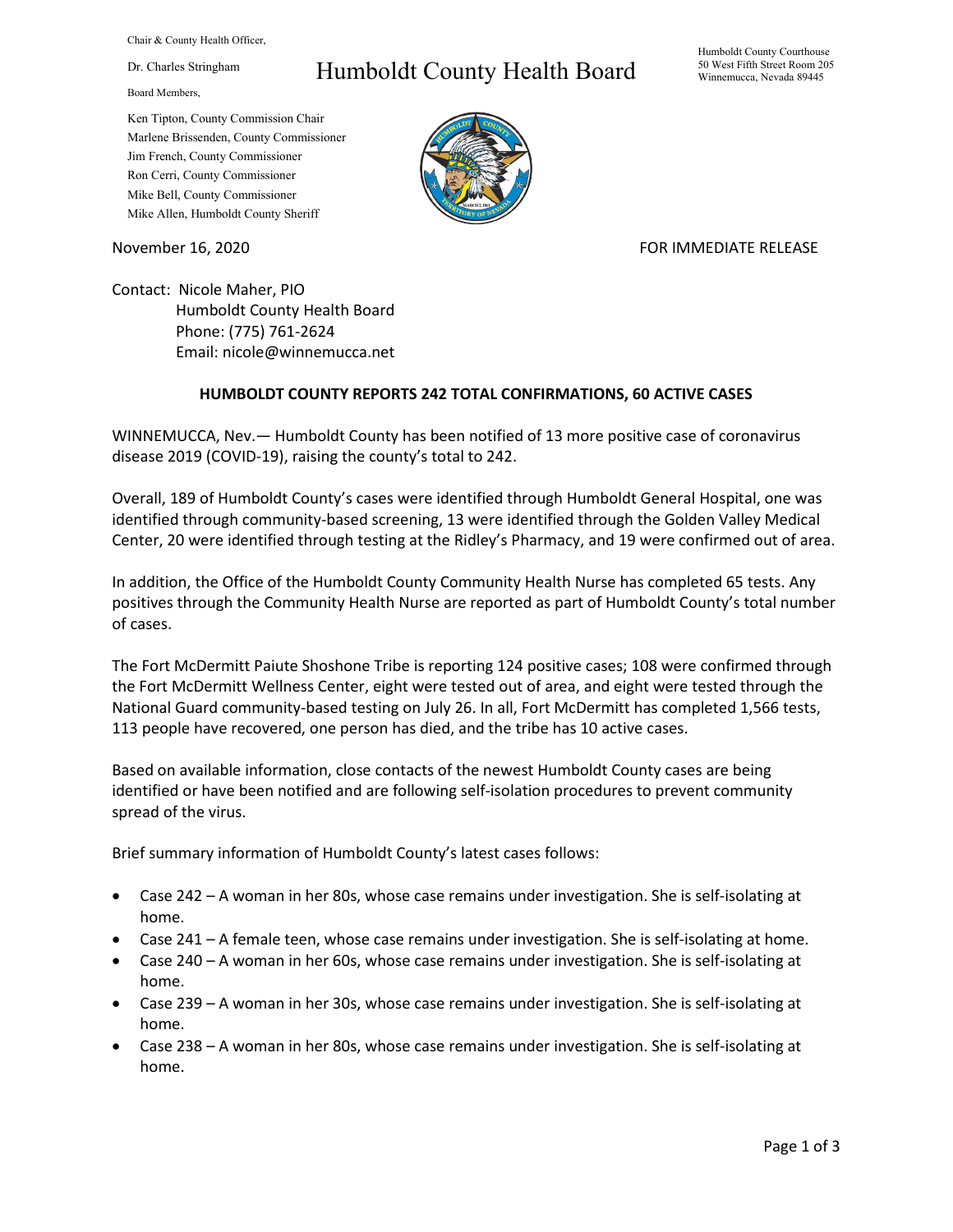- Case 237 A female teen, whose had contact with a previously reported case. She is self-isolating at home.
- Case 236 A woman in her 40s, whose case remains under investigation. She is self-isolating at home.
- Case 235 A man in his 30s, whose case remains under investigation. He is self-isolating at home.
- Case 234 A man in his 40s, who is a close contact of a previously reported case. He is self-isolating at home.
- Case 233 A woman in her 40s, whose case remains under investigation. She is self-isolating at home.
- Case 232 A woman in her 30s, whose case remains under investigation. She is self-isolating at home.
- Case 231 A woman in her 60s, whose case remains under investigation. She is self-isolating at home.
- Case 230 A man in his 70s, whose case remains under investigation. He is self-isolating at home.

Of the previous 229 cases, 178 have recovered, 47 are self-isolating and four have died; Humboldt County has 60 active cases.

The United States reported its 11 millionth confirmed case of COVID-19 on Sunday, with one million new cases over the past week alone. The country is averaging 150,000 new cases a day and will probably reach 250,000 total deaths sometime this week.

Daily case reports are rising in 48 states, including Nevada, and Humboldt County is seeing its highest numbers since the pandemic began. Humboldt has recorded 64 new cases of the virus in the first two weeks of November. The entire month of October (the county's previous highest month) saw 49 total cases.

Even amid such dismal numbers, Humboldt County Health Officer Charles Stringham, MD, said there are some bright spots in the fight against COVID-19.

The doctor said many families and loved ones are voluntarily quarantining even before their "close contact" is confirmed for the virus.

"Their voluntary separation from the community prior to being asked has probably spared us dozens if not hundreds of new cases," he said.

Dr. Stringham said each person's compliance is what makes the difference. "We aren't asking anyone to do anything Herculean," he said. "We are simply asking each person to do those small and simple things that will help prevent the virus's spread."

He added, "No matter how seemingly small, every person's contributions are truly significant in this fight."

To prevent the spread of COVID-19 in Humboldt County:

- Stay home to limit exposure, and wear a facial covering if going out in public is necessary.
- Maintain 6 feet of distance from other people at all times.